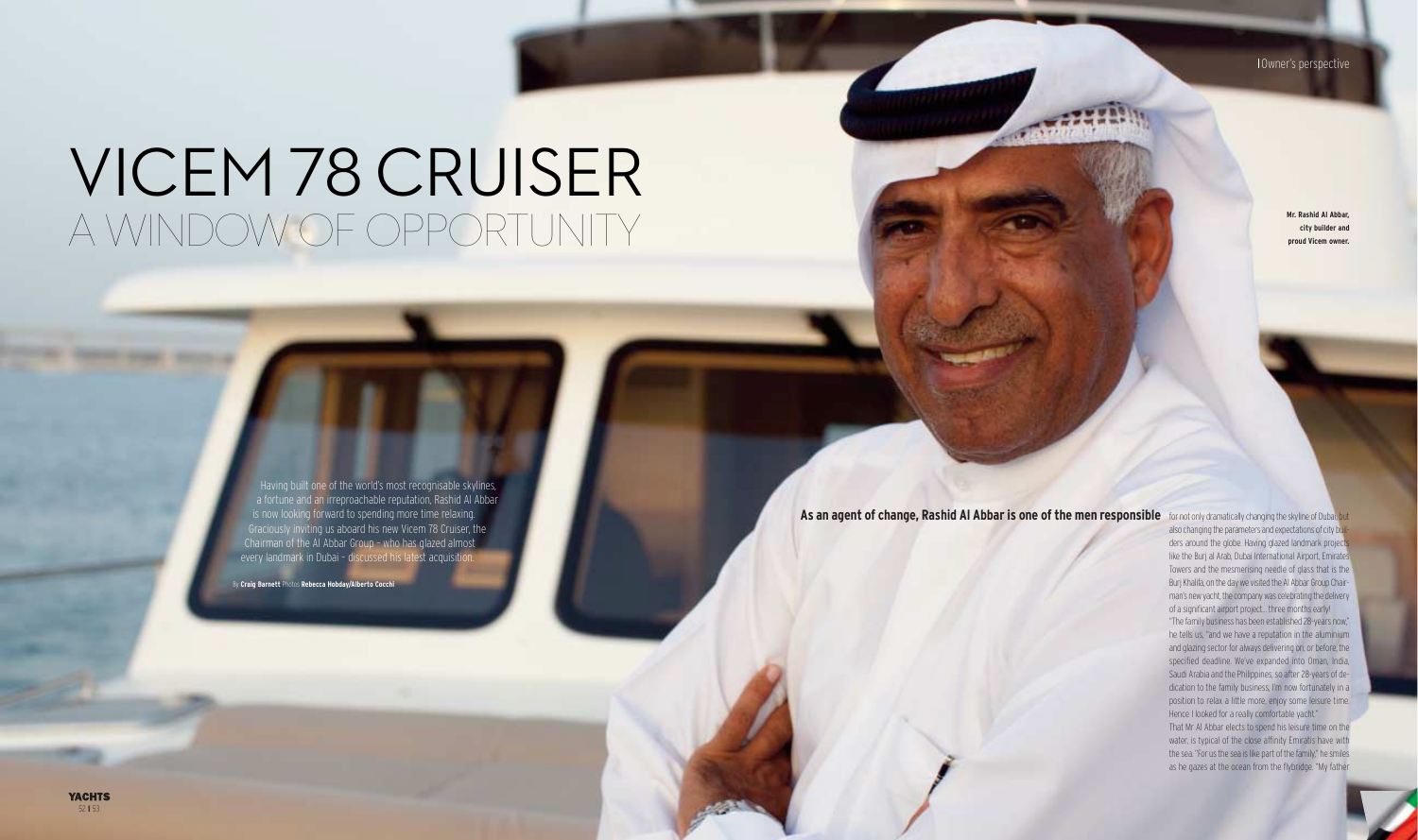

was a captain for many years, and we spend far more time in and around the sea than the desert or mountains. Every weekend we try to spend our time on the water."

Being a game-changer and figurehead of an international business group, when Mr Al Abbar decided to upgrade his previous 65-ft Turkish built yacht, it comes as no surprise that he didn't follow the herd and opt for the ubiquitous white fibreglass sports yacht that proliferates in the UAE's marinas. Instead, demonstrating discerning taste and an appreciation for fine craftsmanship, he purchased the Vicem 78 Cruiser; a stately gentleman's cruiser that takes styling cues from the famous lobster boats of Maine, USA. "I fell in love with this yacht the moment I saw it," Mr Al Abbar confides. "It is different from what we are used to in the UAE, but sometimes you simply have to introduce something new to this part of the world."

Having discovered the Vicem shipyard through reading about them in various yachting magazines, Mr Al Abbar contacted the yard and arranged to view some of their yachts. "From the moment I met the guys from Vicem and saw their craft, I knew they were a quality shipyard that produce class yachts. I was actually in the USA to view another Vicem, but when I saw this 78 Cruiser I instantly knew it was the one for me. It is well laid out, extremely comfortable, she is light inside and offers great views from everywhere, and the quality of craftsmanship truly is first class. Every inch of the yacht is well used and the fact she

**YACHTS** 54 | 55

is hand-built really appeals. This first impression of her being a superb yacht was born out during our maiden cruise, she was very comfortable at sea. Even in strong winds and seas up to seven feet high she felt rock solid." Having shipped the 78 Cruiser from Florida to Antalya, Turkey where Vicem have their yard, the new owner and his skipper were provided with a unique opportunity to 'shakedown' the yacht – a three week cruise around the Turkish coast which Mr. Al Abbar describes as 'a most wonderful time'. Flying in different family members to share the experience, the new owner and his guests enjoyed exploring Turkey's coast, while the skipper familiarised himself with the yacht and noted tweaks and adjustments that needed to be made. When the cruise concluded, the yacht returned to the shipyard to rectify minor issues and the conversion of the electrical system to 220V (as used in the UAE).

"The salon, with fantastic panoramic views through the windows, and the well organised space in the main cabin are the two highlights of the yacht for me," Mr Al Abbar tells us as he shows us around. "The quality of finish and fittings in the en-suites tell their own story too. But overall I think it is the 'tactile' feel of the joinery on this wooden yacht that really makes it stand out. You can tell it was built by caring craftsmen in a 'boutique' shipyard, rather than something mass produced in a factory." We can only concur.





**The profusion of joinery makes for a very tactile craft.**

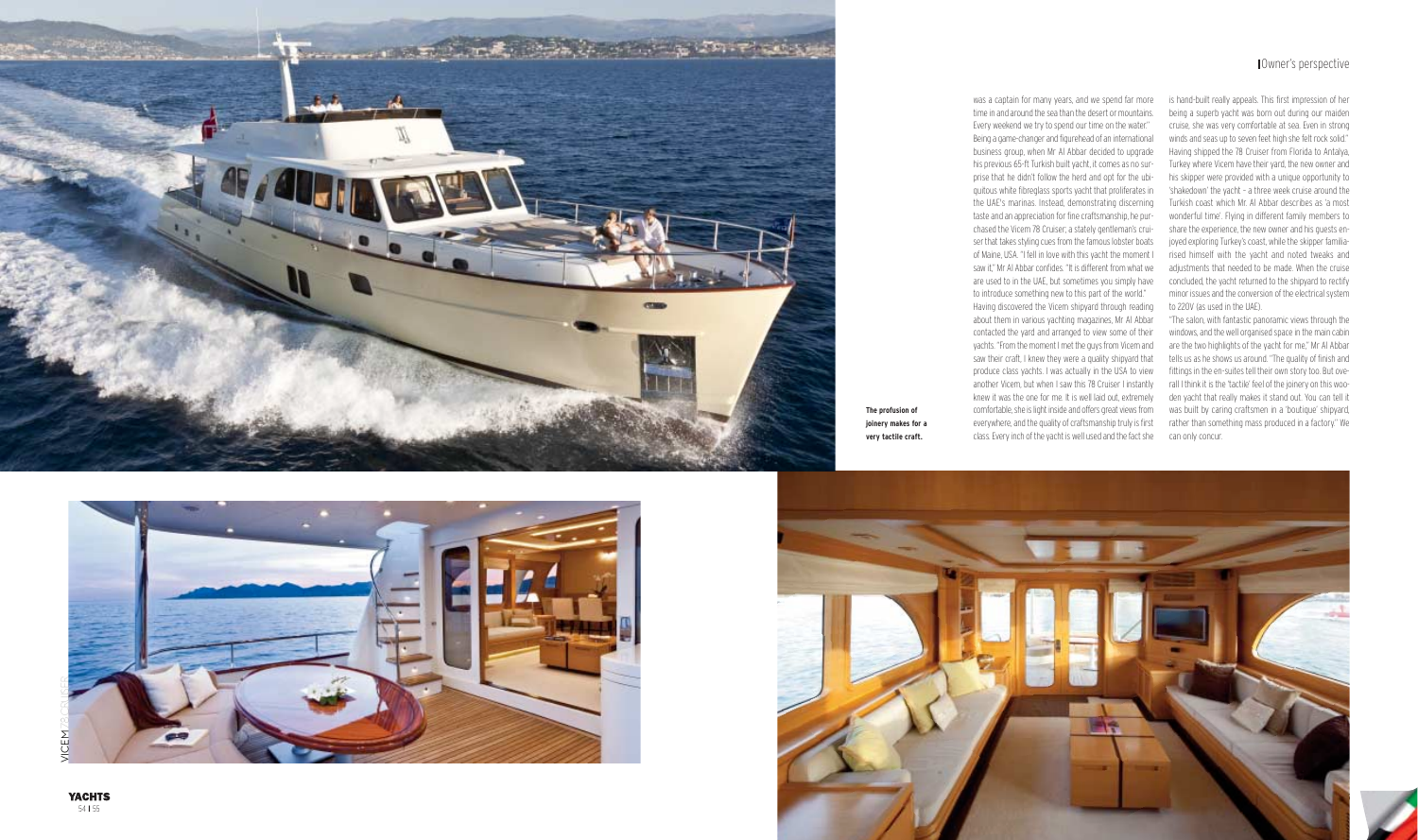The Vicem 78 Cruiser is an incredibly well considered yacht in terms of layout. From the hydraulic bathing platform, the large sociable cockpit, to the vast flybridge – complete with wet-bar, Jacuzzi and shaded dining area, tender stowage and davit – the outdoor entertainment spaces are of great proportions. Add to the aforementiofor a wonderful vantage point when underway, and it is tended trip around the Turkish a yacht that really suits the profile of Gulf use.

Inside the neutral décor with light oak joinery amplifies future. Shorter passages, like the natural light provision, creating a bright and relaxing ambience. The main salon offers a formal dining area on a split-level. A separate access to the large full-beam master cabin (located athwartships) is provided to starboard off the salon, and here dressing rooms and the sizeable en-suite buffer the owner's stateroom from the engine room. Meanwhile a central companionway on the main deck leads past the portside galley, through the sociable wheelhouse and down into the guest accommodation. A VIP cabin occupies the forepeak, while a double and twin guest, also with en-suites, flank the corridor.

Crew accommodation for three, complete with galley, square and laundry, is positioned aft.

ned the foredeck sunpad, and a banquette that makes the live-aboard capability and is already planning an ex-Vicem built the 78 Cruiser), Mr Al Abbar is delighted with and Aegean coast in the near several hundred meters out of DIMC and into Barasti lagoon, are equally satisfying however. "Simply anchoring here in the lagoon at sunset is more than enough," he enthuses. "It is so beautiful and peaceful, just being a hundred meters offshore relaxing with friends and family is enough to enjoy your yacht. We will look to cruise further, maybe to the Musandam in Oman for example, as we have a comfortable cruising speed of 14-knots and a range of 525nM. With twin 900hp engines it is a very economical yacht."

Having already spent considerable time aboard Antalya during the three-week inaugural cruise (the yacht has been named in recognition of the Turkish town where

LOA: 82' 0" (25m) Hull length: 78' 0" (23.77m) **Beam:** 21' 0" (6.40m) Draft: 5' 9'' (1.75m) Max. Pax: 12 **Construction:** Cold moulded mahogany West System Epoxy Hull Type: Hard Chine V Planing Hull **Fuel Capacity:** 2,168 gals (8,206 L) Water Capacity: 430 gals (1,628 L) Interior/Exterior Design: VICEM YACHT DESIGN TEAM Certifications: CE / RINA Engines: 2x 900hp MAN V8 900 Max Speed: 17-knots Cruising Speed: 14-knots Cruising Range: 525nM Displacement (Dry): 125,000 lbs - 62.5 tonnes Contact: www.vicemyacht.com

#### Owner's perspective



**At the helm, Mr Al Abbar reflects on his purchase.**

## "You can tell this yacht was built by craftsmen, not mass produced..."

VICEM

78 CRUISER